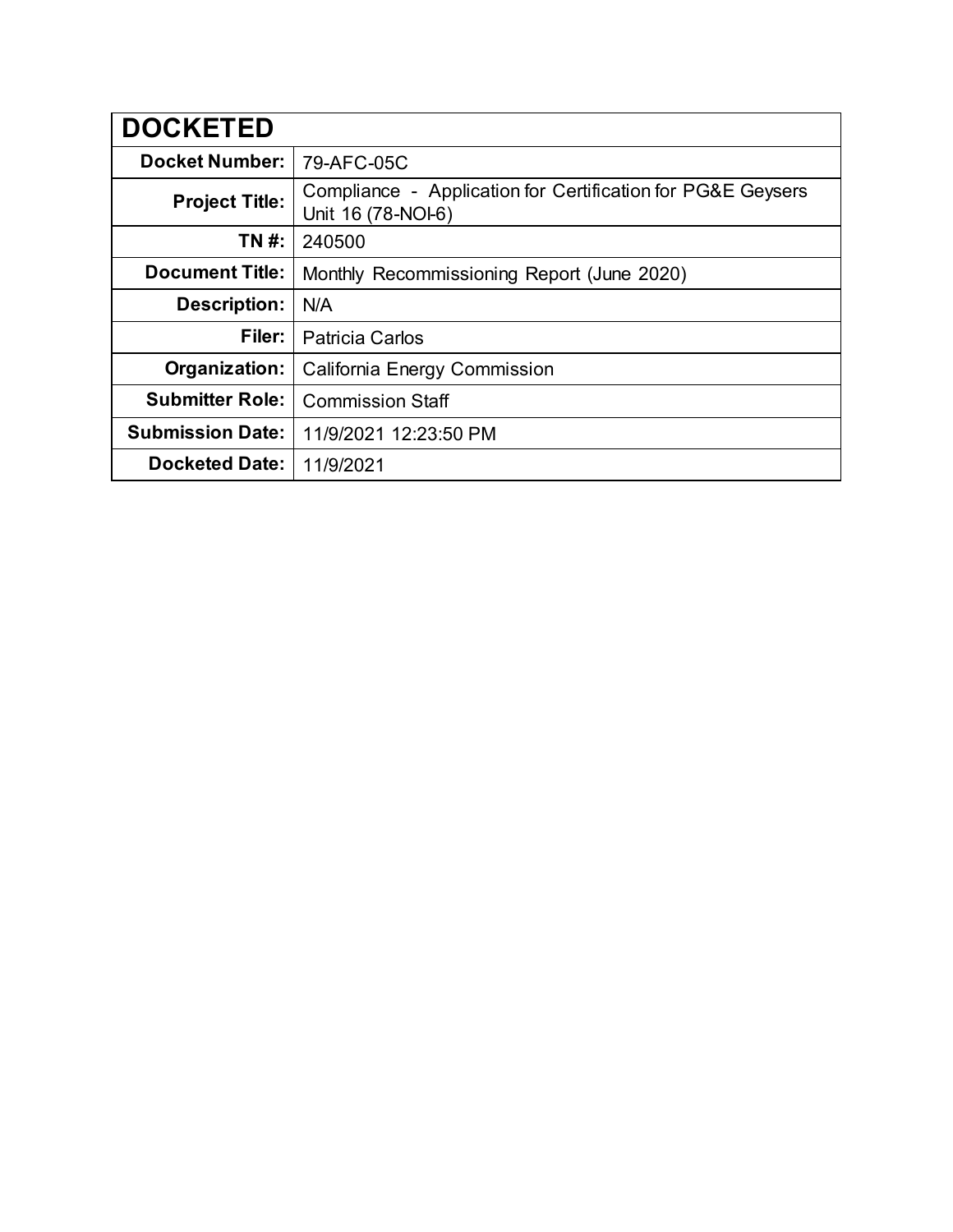# **Geysers Power Company, LLC**

**Unit 3 (80-AFC-01C) Unit 16 (79-AFC-05C) Unit 17 (79-AFC-01C) Unit 18 (79-AFC-03C) Unit 19 (81-AFC-01C) Unit 20 (82-AFC-01C)** 

## **Recommissioning Activity Report for June 2020 And Confidential Appendices**

#### **Submitted July 10, 2020**

In response to Energy Commission Staff's request, and as part of Geysers Power Company's ("GPC") ongoing efforts to keep the Energy Commission informed of fire system recommissioning at the Geysers, GPC is providing this report summarizing the recommissioning activities at Sonoma (Unit 3), Quicksilver (Unit 16), Lakeview (Unit 17), Socrates (Unit 18), Calistoga (Unit 19), and Grant (Unit 20), collectively referred to herein as "the Geysers." This report covers recommissioning activities during June 2020 (June 1-30, 2020) and provides recommissioning schedule updates.

#### **1. Fire Protection Project Status**

The Fire Protection Recommissioning project at the Geysers continued in the month of June. The ATC for the Unit 19 diesel fire pump was received from Lake County Air Pollution Control District, and the CEC amendment was filed. In addition, the fire system piping at Unit 18 was replaced and had a successful hydro test. Switchyard deluge testing was conducted at Unit 16 and Unit 17. The engineering drawings for the fan motor sprinkler systems were approved by NV5 for Units 16, Unit 18, Unit 20, Unit 3, Unit 17 and Unit 19. The sprinkler systems are currently being fabricated and are scheduled to be installed next month. In addition, the wetting system drawings for Unit 17 and Unit 19 were also approved.

#### **2. Items Completed During the Month**

Items completed in June are discussed in this section, below. Ongoing Maintenance and Construction Activities are discussed in Confidential Appendix A.

#### Unit 3

 Sprinkler and alarm inspections were conducted and corrective actions were scheduled.

#### Unit 16

- Sprinkler and alarm inspections were conducted and corrective actions were scheduled.
- Switchyard deluge system was tested.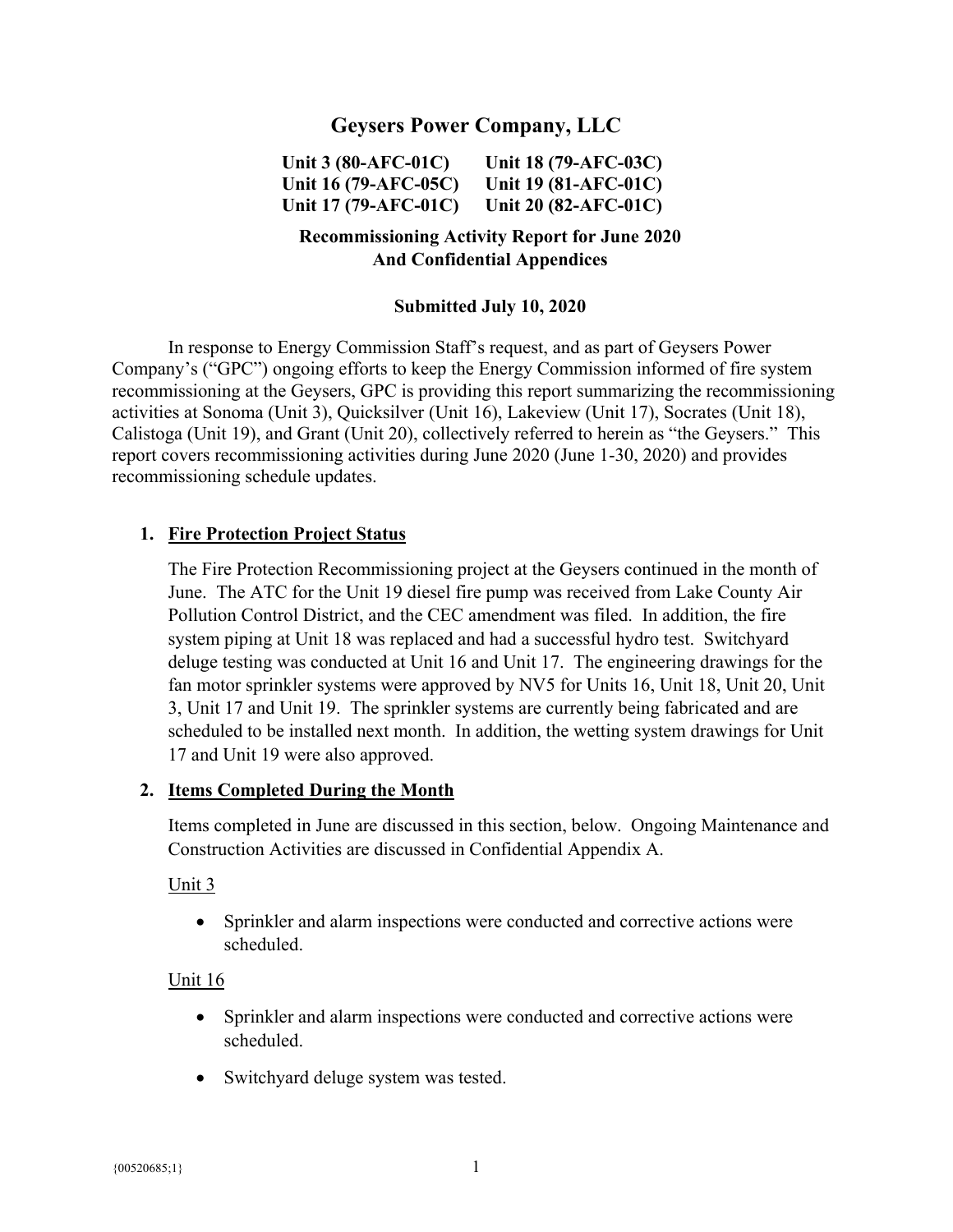## Unit 17

- Sprinkler and alarm inspections were conducted and corrective actions were scheduled.
- Switchyard deluge system was tested.

### Unit 18

 Sprinkler and alarm inspections were conducted and corrective actions were scheduled.

#### Unit 19

 Sprinkler and alarm inspections were conducted and corrective actions were scheduled.

### Unit 20

 Sprinkler and alarm inspections were conducted and corrective actions were scheduled.

### **3. Schedule of Items to be Completed**

A schedule with items to be completed and the timing for these items is set forth in Confidential Appendix B.

#### **4. Construction Submittals Pending Approval**

A schedule for the construction submittals pending approval is set forth in Confidential Appendix B.

#### **5. Listing of Complaints, Notices of Violations, Official Warnings and Citations**

No complaints, notices of violation, official warnings or citations were received during the reporting period.

## **6. Documents Required by Specific Conditions (If Any) to be Submitted Along With Each Report**

No documents were required to be submitted with this recommissioning report.

#### **7. List of Conditions/LORS That Have Been Satisfied During the Reporting Period**

- NFPA 72 Semi-annual Alarm Testing was conducted.
- NFPA 25 Fire Sprinkler Testing was conducted.

NFPA 25 – Standpipe and Hose System Testing was conducted.

- NFPA 25 Standpipe and Hose System Testing was conducted.
- NFPA 25 Private Fire Main Testing was conducted.